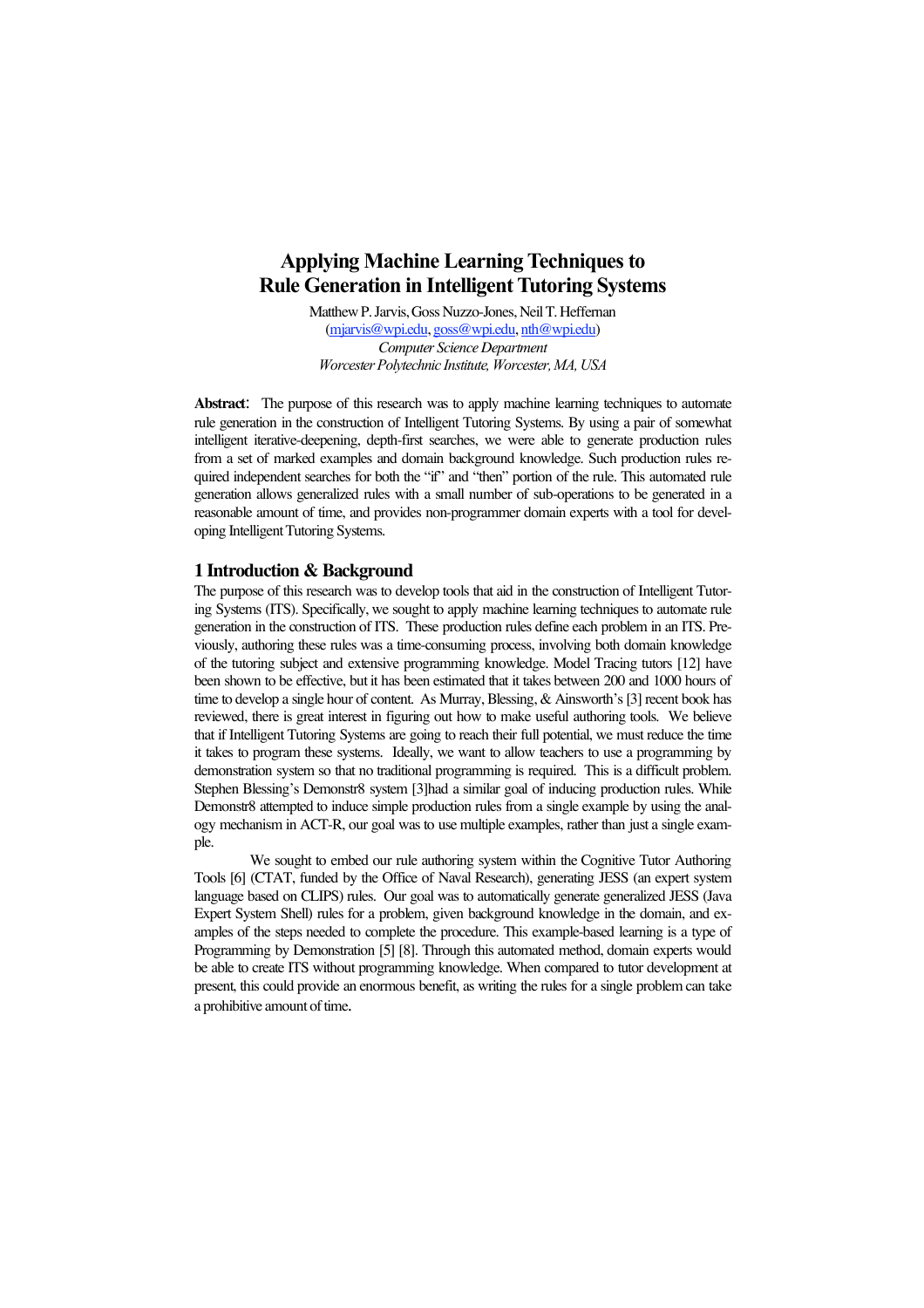

Fig. 1. Example Markup and Behavior Recorder

The CTAT provide an extensive framework for developing intelligent tutors. The tools provide an intelligent GUI builder, a Behavior Recorder for recording solution paths, and a system for production rule programming. The process starts with a developer designing an interface in which a subject matter expert can demonstrate how to solve the problem. CTAT comes with a set of recordable and scriptable widgets (buttons, menus, text-input fields, as well as some more complicated widgets such as tables) (shown in Figure 1) as we will see momentarily. The GUI shown in Figure 1 shows three multiplication problems on one GUI, which we do just to show that this system can generalize across problems; we would not plan to show students three different multiplication problems at the same time.

Creating the interface shown in Figure 1 involved dragging and dropping three tables into a panel, setting the size for the tables, adding the help and "done" buttons, and adding the purely decorative elements such as the "X" and the bold lines under the fourth and seventh rows. Once the interface is built, the developer runs it, sets the initial state by typing in the initial numbers, and clicks "create start state". While in "demonstrate mode", the developer demonstrates possibly multiple sets of correct actions needed to solve the problems. The Behavior Recorder records each action with an arc in the behavior recorder window. Each white box indicates a state of the interface. The developer can click on a state to put the interface into that state. After demonstrating correct actions, the developer demonstrates common errors, and can write "bug" messages to be displayed to the student, should they take that step. The developer can also add a hint message to each arc, which, should the student click on the hint button, the hint sequence would be presented to the student, one by one, until the student solved the problem. A hint sequence will be shown later in Figure 4. At this point, the developer takes the three problems into the field for students to use. The purpose of this is to ensure that the design seems reasonable. His software will work only for these three problems and has no ability to generalize to another multiplication problem. Once the developer wants to make this system work for any multiplication problem instead of just the three he has demonstrated, he will need to write a set of production rules that are able to complete the task. At this point, programming by demonstration starts to come into play. Since the developer already wanted to demonstrate several steps, the machine learning system can use those demonstrations as positive examples (for correct student actions) or negative examples (for expected student errors) to try to induce a general rule.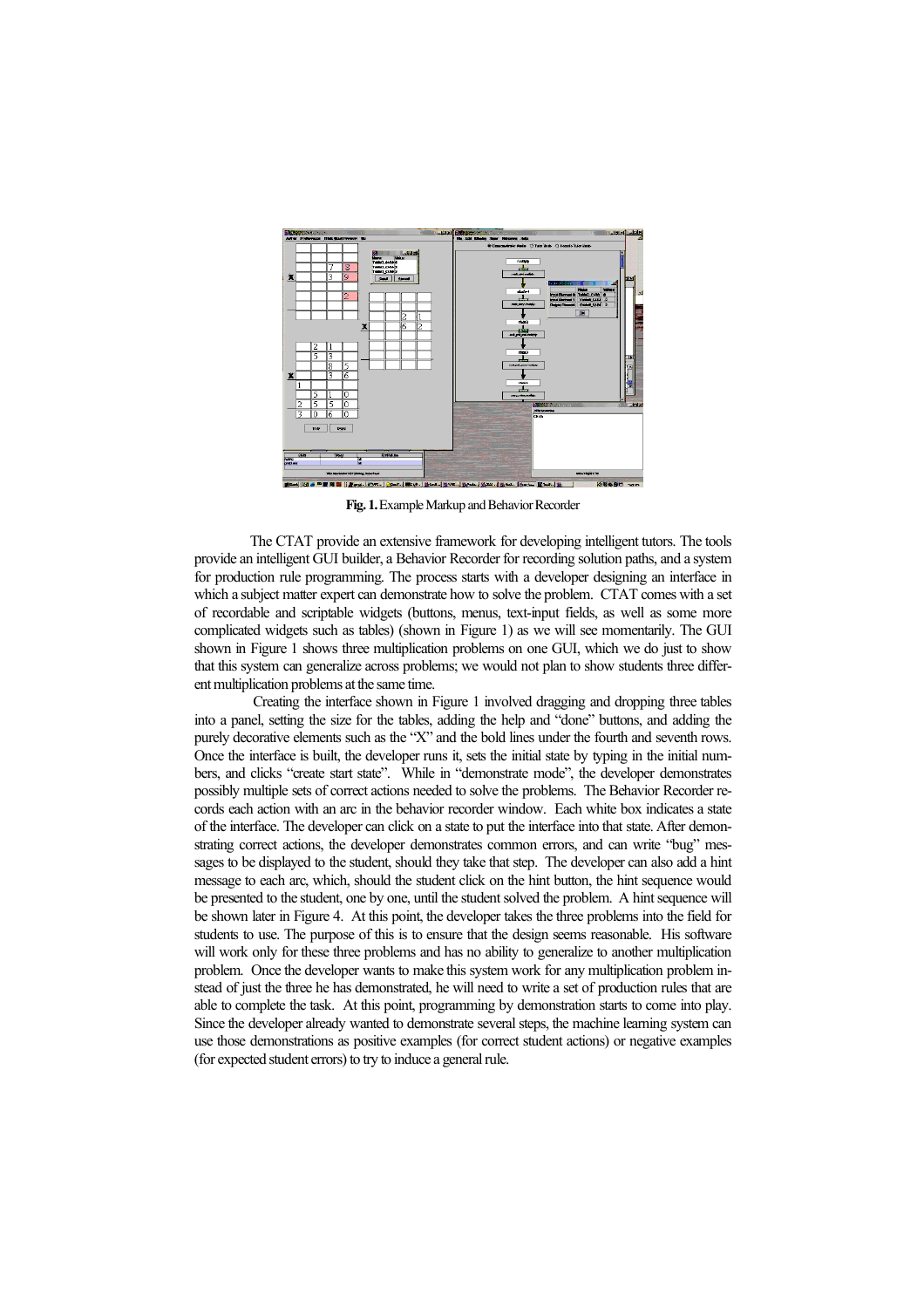In general, the developer will want to induce a set of rules, as there will be different rules representing different conceptual steps. Figure 2 shows how the developer could break down a multiplication problem into a set of nine rules. The developer must then mark which actions correspond to which rules. This process should be relatively easy for a teacher. The second key way we make the task feasible is by having the developer tell us a set of inputs for each rule instance. Figure 1 shows the developer click in the interface to indicate to the system that the greyed cells containing the 8 and 9 are inputs to the rule (that the developer named "mult\_mod") that should be able to generate the 2 in the A position (as shown in Figure 2). The right hand side of Figure 2 shows the six examples of the "mult\_mod" rule with the two inputs being listed first and the output listed last. These six examples correspond to the six locations in Figure 1 where an "A" is in one of the tables.

|   |    |    | Rule Label     | Rule Action                 |        | <b>Rule A Examples</b> |
|---|----|----|----------------|-----------------------------|--------|------------------------|
|   |    |    |                | Multiply, Mod 10            | Inputs | Outputs                |
|   | D  |    | B              | Multiply, Div 10            | 8.9    |                        |
|   |    |    | $\overline{c}$ | Multiply, Add Carry, Mod 10 | 8.3    | 4                      |
|   |    |    |                | Multiply, Add Carry, Div 10 | 1, 2   |                        |
|   |    |    | E              | Copy Value                  | 1, 6   | ń                      |
| Η | ΙH |    |                | Mark Zero                   | 5, 6   | n                      |
|   | Ε  | ۱A | G              | Add, Add Carry, Mod 10      | 5, 3   |                        |
|   |    |    | Η              | Add, Add Carry, Div 10      |        |                        |
| Ε | С  | F  |                | Add                         |        |                        |
|   |    | ΙF |                |                             |        |                        |

#### Fig. 2. Multiplication Rules

These two hints (labeling rules and indicating the location of input values) that the developer provides for us help reduce the complexity of the search enough to make some searches computationally feasible (inside a minute). The inputs serve as "islands" in the search space that will allow us to separate the right hand side and the left hand side searches into two separate steps. Labeling the inputs is something that the CTAT did not provide, but without which we do not think we could have succeed at all.

| <b>Loaded Function Libraries</b> | <b>Loaded Functions</b> | <b>Added Functions</b> | <b>Function Priorities</b> |                         |
|----------------------------------|-------------------------|------------------------|----------------------------|-------------------------|
| ml.library.Arithmetic            | intdiv                  | sub                    | 555                        | <b>Select functions</b> |
| ml.library.Logical               | intmod                  | mod                    | 88                         | <b>Remove functions</b> |
| ml.library.TicTacToe             | <b>IntValue</b>         | div                    | ☞                          |                         |
| ml.library.UserDefined           | <b>DoubleValue</b>      | modten                 | ł23                        | <b>Edit Function</b>    |
|                                  | <b>FloatValue</b>       | dMen                   | œ                          | <b>Add Function</b>     |
|                                  | LongValue               | add\$                  | 66                         |                         |
|                                  | ShortValue              | mult\$                 | 422)                       | Learn Rule              |
|                                  | <b>ByteValue</b>        |                        |                            |                         |
|                                  |                         |                        |                            |                         |
|                                  |                         |                        |                            |                         |
|                                  |                         |                        |                            |                         |
|                                  |                         |                        |                            |                         |

#### **Fig.** 3. Function Selection Dialog

The tutoring systems capable of being developed by the CTAT are composed of an interface displaying each problem, the rules defining the problem, and the working memory of the tutor. Most every GUI element (text field, button, and even some entities like columns) have a representation in working memory. Basically, everything that is in the interface is known in working memory. The working memory of the tutor stores the state of each problem, as well as intermediate variables and structures associated with any given problem. Working memory elements (JESS facts) are operated upon by the JESS rules defining each problem. Each tutor is likely to have its own unique working memory structure, usually a hierarchy relating to the interface elements. The CTAT provide access and control to the working memory of a tutor during construction, as well as possible intermediate working memory states. This allows a developer to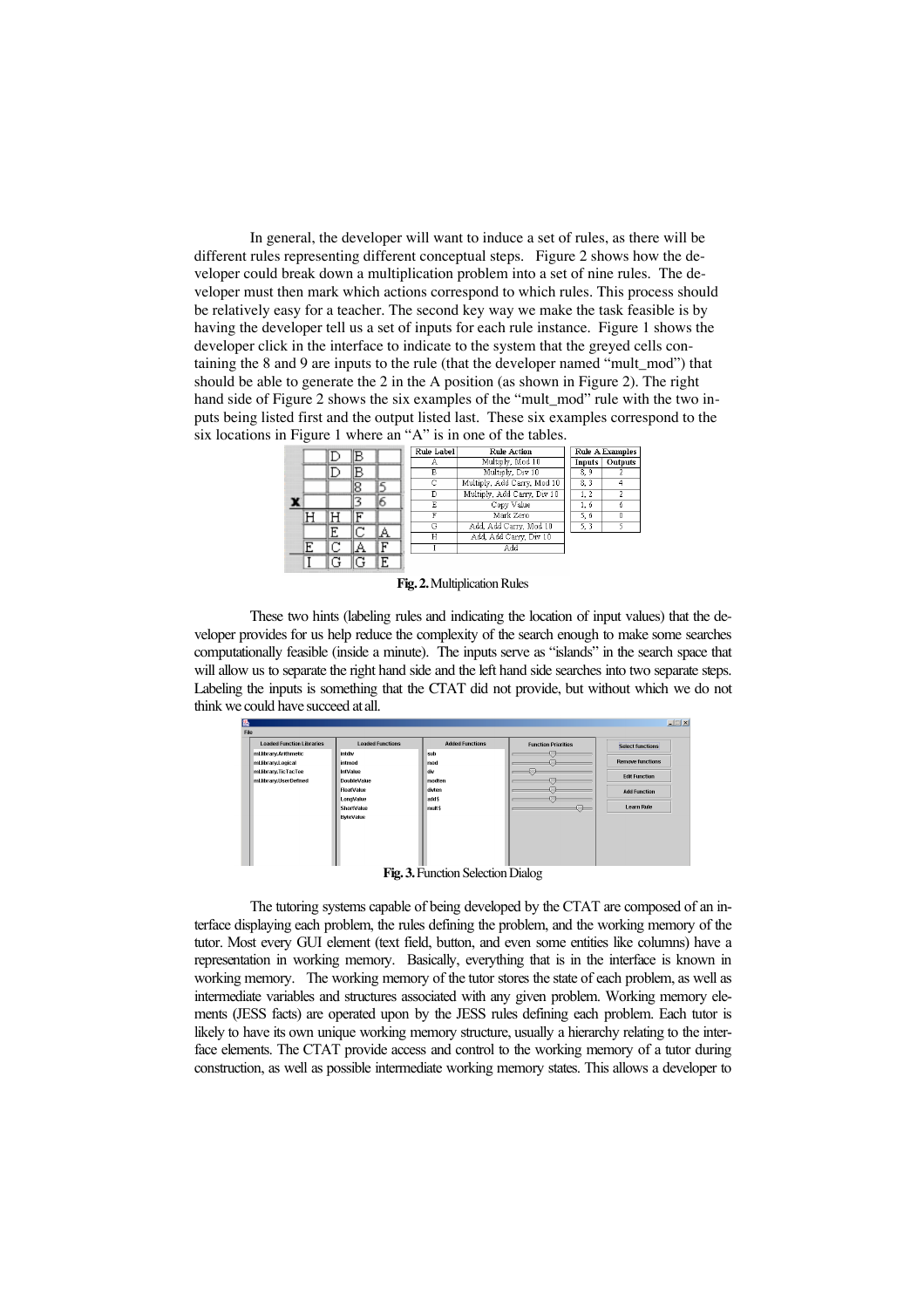debug possible JESS rules, as well as for the model-tracing algorithm [4] [1] of the Authoring Tools to validate such rules.

### 2 Right-Hand Side Search Algorithm

We first investigated the field of Inductive Logic Programming (ILP) because of its similar problem setup. ILP algorithms such as FOIL [11], FFOIL [10], and PROGOL [9] were given examples of each problem, and a library of possible logical relations that served as background knowledge. The algorithms were then able to induce rules to cover the given examples using the background knowledge. However, these algorithms all use information gain heuristics, and develop a set of rules to cover all available positive examples. Our problem requires a single rule to cover all the examples, and partial rules are unlikely to cover any examples, making information gain metrics ineffective. ILP also seems to be geared towards the problems associated with learning the left-hand side of the rule.

With the unsuitability of ILP algorithms, we then began to pursue our own rulegeneration algorithm. Instead of background knowledge as a set of logical relations, we give the system a set of functions (i.e., math and logical operators). We began by implementing a basic iterative-deepening, depth-first search through all possible function combinations and variable permutations. The search iterates using a declining probability window. Each function in the background knowledge is assigned a probability of occurrence, based on a default value, user preference, and historical usage. The search selects the function with the highest probability value from the background knowledge library. It then constructs a variable binding with the inputs of a given example problem, and possibly the outputs from previous function/variable bindings. The search then repeats until the probability window (depth limit) is reached. Once this occurs, the saved ordering of functions and variable bindings is a rule with a number of sub-operations equal to the number of functions explored. We define the length of the rule as this number of suboperations. Each sub-operation is a function chosen from the function library (see Figure 3), where individual function probabilities can be initially set (the figure shows that the developer has indicated that he thinks that multiplication is very likely compared to the other functions). The newly generated rule is then tested against the example it was developed from, all other positive examples, and negative examples if available. Should the rule not describe all of the positive examples, or incorrectly predict any negative examples, the last function/variable binding is removed, the probability window is decreased, and the search continues until a function/variable binding permutation meets with success or the search is cancelled.

This search, while basic in design, has proven to be useful. In contrast to the ILP methods described earlier, this search will specifically develop a single rule that covers all examples. It will only consider possible rules and test them against examples once the rule is "complete," or the rule length is the maximum depth of the search. However, as one would expect, the search is computationally prohibitive in all but the simple cases, as run time is exponential in the number of functions as well as the depth of the rule. This combinatorial explosion generally limits the useful depth of our search to about depth five, but for learning ITS rules, this rule length is acceptable since one of the points of intelligent tutoring systems is to create very finely grained rules. The search can usually find simple rules of depth one to three in less than thirty seconds, making it possible that as the developer is demonstrating examples, the system is using background processing time to try to induce the correct rules. Depth four rules can generally be achieved in less than three minutes. Another limitation of the search is that it assumes entirely accurate examples. Any noise in the examples or background knowledge willresult in an incorrect rule, but this is acceptable as we can rely on the developer to accurately create examples.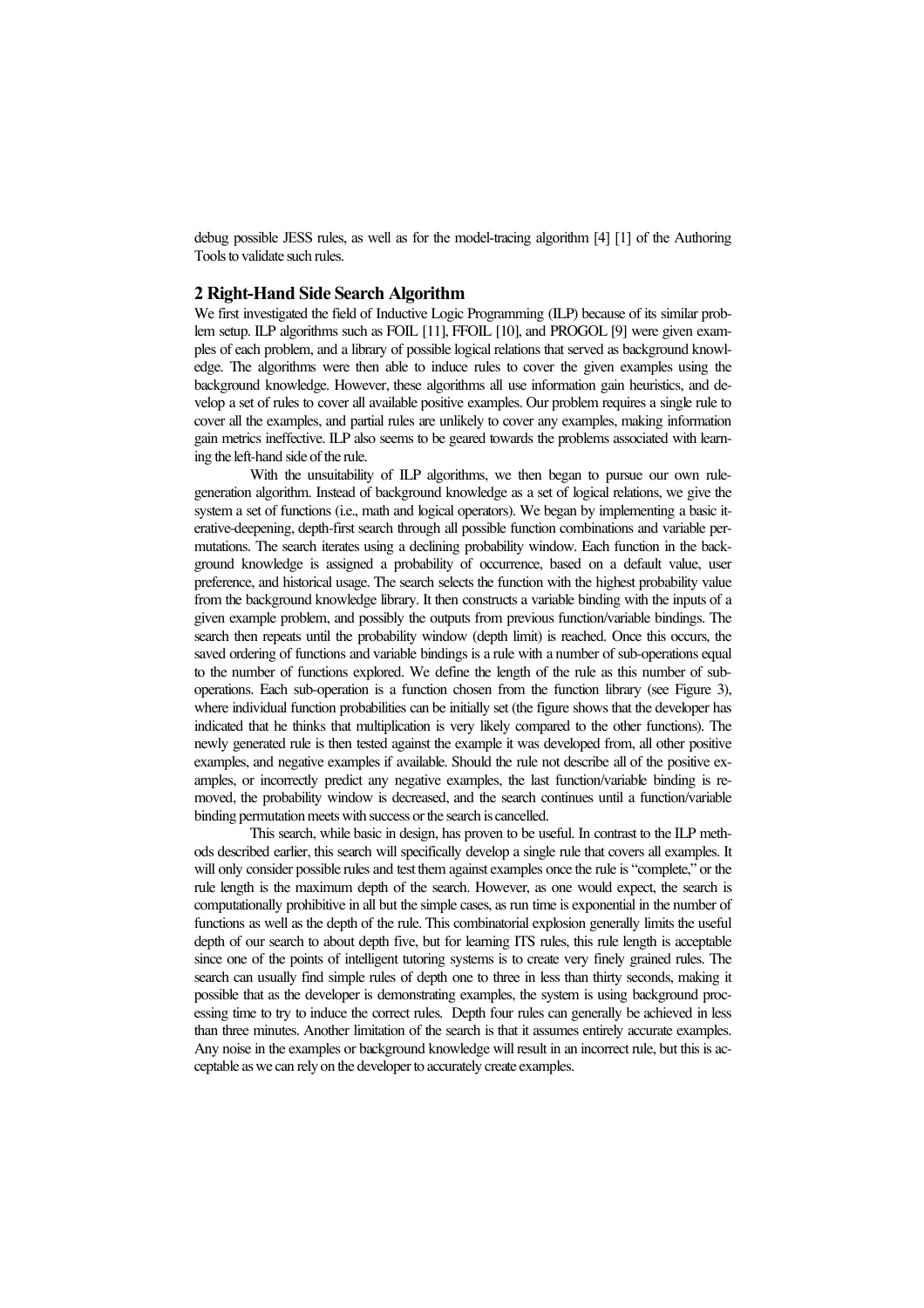While we have not altered the search in any way so as to affect the asymptotic efficiency, we have made some smallimprovements that increase the speed of learning the shortrules that we desire. The first was to take advantage of the possible commutative properties of some background knowledge functions. We allow each function to be marked as commutative, and if it is, we are able to reduce the variable binding branching factor by ignoring variable ordering in the permutation.

We noted that in ITSs, because of their educational nature, problems tend to increase in complexity inside a curriculum, building upon themselves and other simpler problems. We sought to take advantage of this by creating support for "macro-operators," or composite rules. These composite rules are similar to the macro-operators used to complete sub-goals in Korf's work with state space searches [7]. Once a rule has been learned from the background knowledge functions, the user can choose to add that new rule to the background knowledge. The new rule, or even just pieces of it, can then be used to try to speed up future searches.

### 3 Left-Hand Side Search Algorithm

The algorithm described above generates what are considered the right-hand side of JESS production rules. JESS is a forward-chaining production system, where rules resemble first-order logical rules (given that there are variables), with a left and right hand side. The left-hand side is a hierarchy of conditionals which must be satisfied for the right-hand side to execute (or "fire" in production system parlance) [4]. As previously mentioned, the tutoring systems being constructed retain a working memory, defining the variables and structures for each problem in the tutor being authored. The left-hand side of a production rule being activated in the tutoring system checks its conditionals against working memory elements. Each conditional in the hierarchy checks against one or more elements of working memory; each element is known as a fact in working memory. Within each conditional is pattern-matching syntax, which defines the generality of the conditional. As we mentioned above, working memory elements, or facts, often have a one-to-one correspondence with elements in the interface. For instance, a text field displayed on the interface will have a corresponding working memory element with its value and properties. More complex interface elements, such as tables, have associated working memory structures, such as columns and rows. A developer may also define abstract working memory structures, relating interface elements to each other in ways not explicitly shown in the interface.

To generate the left-hand side in a similarly automated manner as the right-hand side, we must make create a hierarchy of conditionals that generalizes the given examples, but does not "fire" the right-hand side inappropriately. Only examples listed as positive examples can be used for the left-hand side search, as examples denoted as negative are incorrect in regard to the righthand side only. For our left-hand side generation, we make the assumption that the facts in working memory are connected somehow, and do not loop. They are connected to form "paths" (as can be seen in the Figure 4) where tables point to lists of columns which in turn point to lists of cells which point to given cell which has a value.

To demonstrate how we automatically generate the left-hand side, we will step through an example JESS rule, given in Figure 4. This "Multiply, Mod 10" rule occurs in the multicolumn multiplication problem described below. Left-hand side generation is conducted by first finding all paths searching from the "top" of working memory (the "?factMAIN\_problem1" fact in the example) to the "inputs" (that the developer haslabeled in the procedure shown in Figure 1) that feed into the right-hand side search (in this case, the cells containing the values being operated on by the right-hand side operators.) This search yields a set of paths from the "top" to the values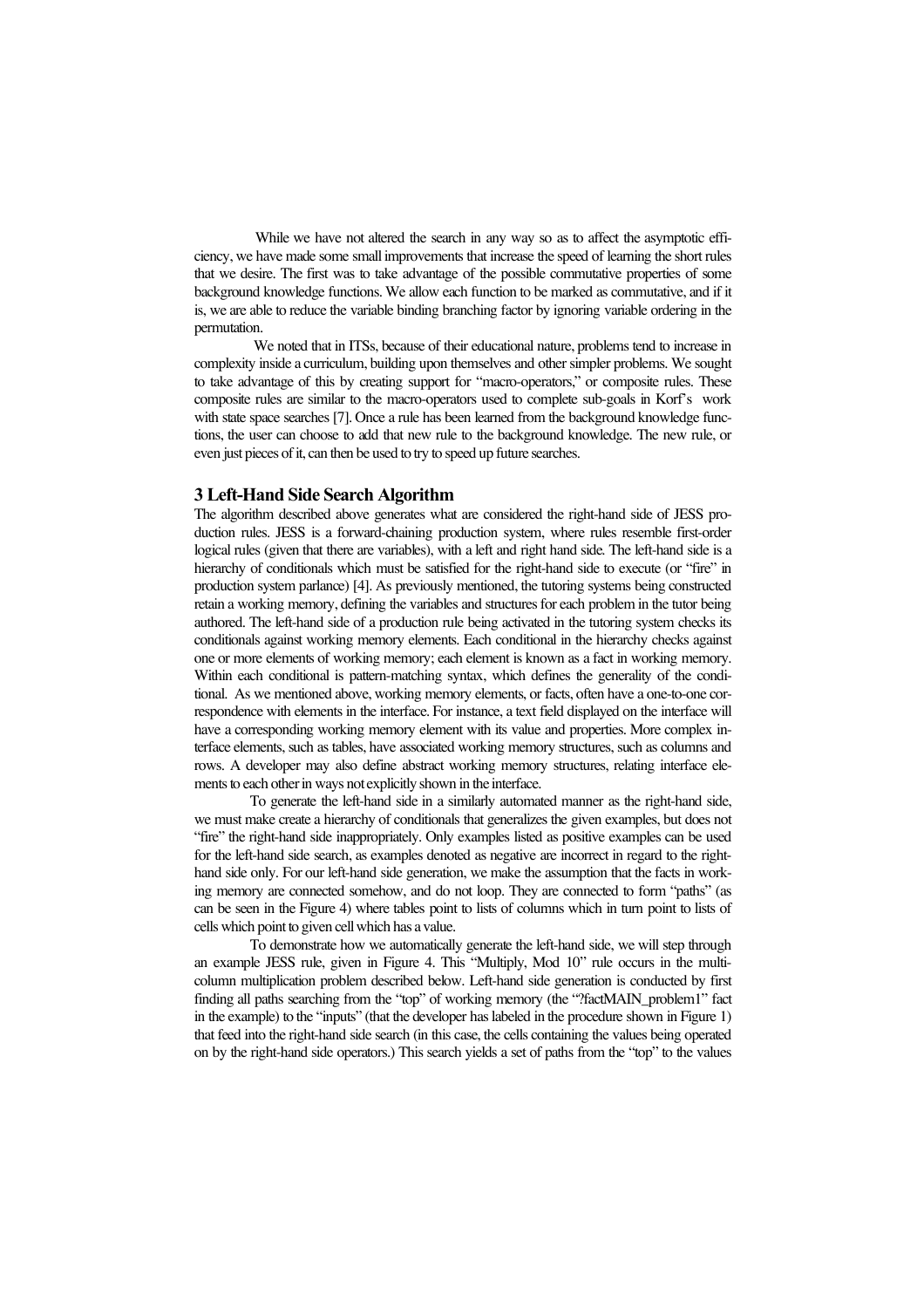themselves. In this multiplication example, there is only one such path, but in Experiment #3 we had multiple different paths from the "top" to the examples. Even with the absence of multiple ways to get from "top" to an input, we still had a difficult problem.

Once we combine the individual paths, and there are no loops, the structure can be best represented as a tree rooted at "top" with the inputs and the single output as leaves in the tree. This search can be conducted on a *single* example of working memory, but will generate rules that have very specific left-hand sides which assume the inputs and output locations will always remain fixed on the interface. This assumption of fixed locations is violated somewhat in this example (the output for A moves and so does the second input location) and massively violated in tictac-toe. Given that we want parsimonious rules, we bias ourselves towards short rules but risk learning a rule that is too specific unless we collect multiple examples.

*;; define a rule called mult\_mod (see Multi-Column Multiplication problem for details)*

=>

(defrule mult\_mod *;; begin left-hand side ("if")* (addition (problem ?factMAIN\_problem1 )) *;; select any table from working memory* ?factMAIN\_\_problem1 <- (problem (interface-elements \$? ?factMAIN\_\_tableAny1 \$? )) *; ;bind an interface element* ?factMAIN\_\_tableAny1 *;; and if that element is a table then…* " [going to first get the top input that is always on the far right]<br>  $? \text{factMAIN} \quad \text{(solums 2? 2 (table) \quad \text{(right mass 3? 2)}$ <br>  $\text{(column s ? ? ? } \text{FactMAIN} \quad \text{(right most) column from that table}$ <br>  $? \text{factMAIN} \quad \text{(column <- (column) \quad \text{(column)} \quad \text{(column)} \quad \text{(column)} \quad \text{(column)} \quad \text{(column)} \quad \text{(cells ? ? } \text{(factMAIN} \quad \text{$ ;; select the cell in the 3<sup>rd</sup> row of the fourth column<br>;;and bind the value in that cell to ?v#0#1, while also ;;checking that its not nil ?factMAIN\_\_cell3 <- (cell (value ?v#0#1 & ~nil)) ;bind and check not nil ;; from that same table, select any column ?factMAIN\_\_tableAny1 <- (table (columns \$? ?factMAIN\_\_columnAny1 \$? )) *;; select any cell from that column* ?factMAIN\_\_columnAny1 <- (column (cells \$? ?factMAIN\_\_cellAny1 \$? )) *;; select the name of any cell in any column of the ;; selected table. Check to make sure this cell is empty, ;; as it is the output cell* ?factMAIN\_\_cellAny1 <- (cell (name ?sai\_name) (value nil)) *;; select the 4th cell from that column* ?factMAIN\_\_columnAny1 <- (column (cells ? ? ? ?factMAIN\_\_cell4 \$? )) *;; select the value of the 4th cell of the any column of ;; the selected table. This cell is required to be in the ;; same column as the above cell (cell1). Check to make ;; sure that cell is not empty* ?factMAIN\_\_cell4 <- (cell (value ?v#0#0&~nil)) ?selection-action-input <- (selection-action-input) ;this line indicates it's a correct rather than buggy rule *;; end left-hand side ;; begin right-hand side ("then") ;; Execute right-hand side operations on selected arguments* (bind ?v#1#0 ((new ml.library.Arithmetic) mult\$ (new java.lang.Integer (integer ?v#0#0)) (new java.lang.Integer (integer ?v#0#1)))) (bind ?v#1#1 ((new ml.library.Arithmetic) modten (new java.lang.Integer (integer ?v#1#0))))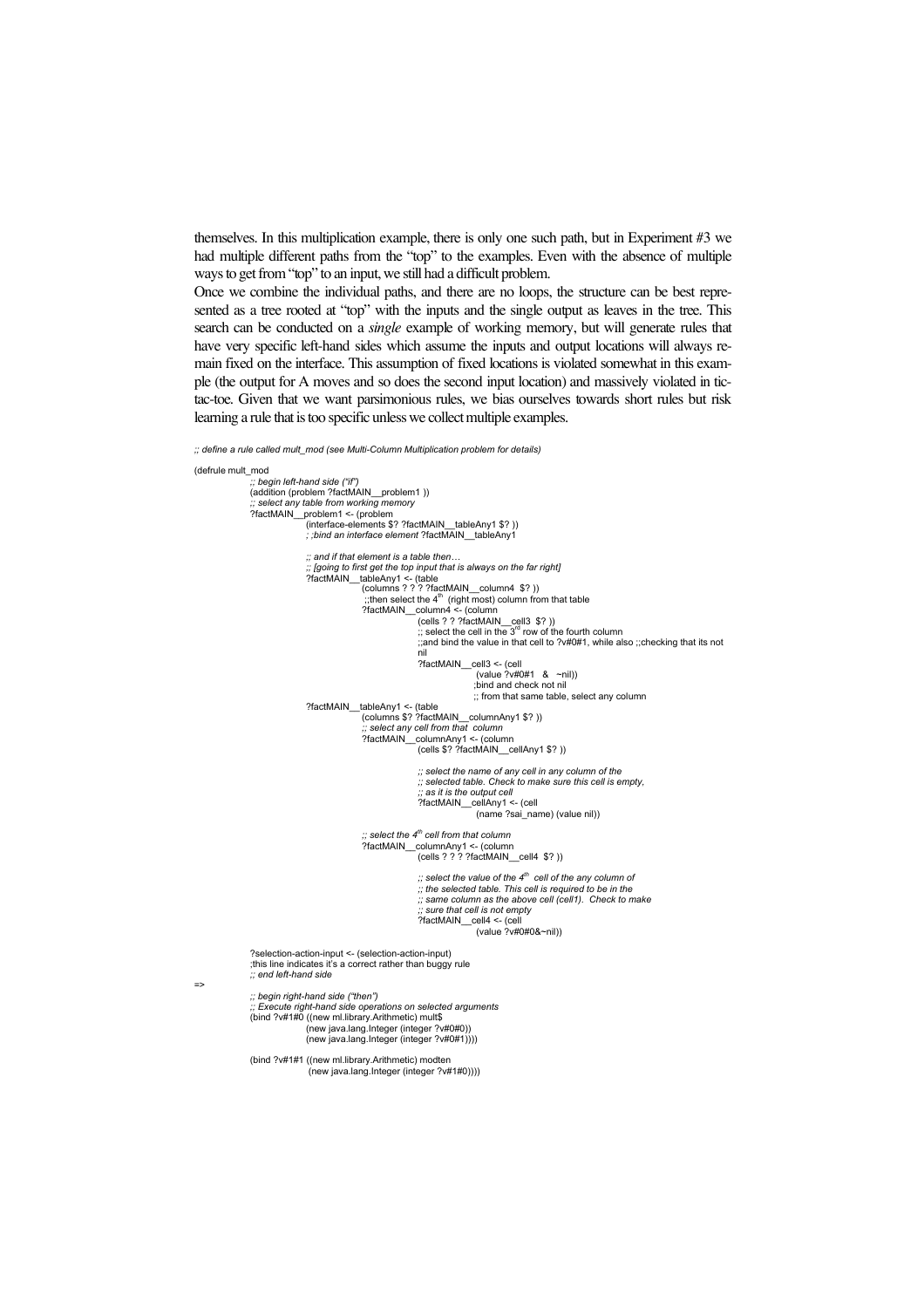```
;; output computed value to appropriate cell and update working memory
(modify ?factMAIN__cellAny1 (value ?v#1#1))
(modify ?selection-action-input
;these lines related to model tracing and are not discussed herein
              (selection ?sai_name)
              (action "UpdateTable")
               (input ?v#1#1)))
```


One of these trees would be what would come about if we were only looking at the first instance of rule A, as shown in Figure 2, where you would tend to assume that the two inputs and the output will always be in the same last column as shown graphically in Figure 5.



A different set of paths from top to the inputs occurs in the second instance of rule A that occurs in the  $2<sup>nd</sup>$  column,  $7<sup>th</sup>$  row. In this example we see that the first input and second input are not always in the same column, but the  $2<sup>nd</sup>$  input and the output are in the same column as shown in Figure 5.

One such path is the series of facts given in the example rule, from problem to table, to two possible columns, to three cells within those columns. Since this path branches and contains no loops, it can best be represented as a tree. This search can be conducted on a single example of working memory, but will generate a very specific left-hand side. To create a generalized lefthand side, we need to conduct this path search over multiple examples.

Despite the obvious differences in the two trees shown above, they represent the lefthand side of the same rule, as the same operations are being performed on the cells once they are reached. Thus, we must create a general rule that applies in both cases. To do this, we merge the above trees to create a more general tree. This merge operation marks where facts are the same in each tree, and uses wildcards (\*) to designate where a fact may apply in more than one location. If a fact cannot be merged, the tree will then split. A merged example of the two above treesis show in Figure 5.

In this merged tree (there are many possible trees), the "Table 1" and "Table 2" references have been converted to a wildcard "Table \*." This generalizes the tree so that the wildcard reference can apply to any table, not a single definite one. Also the "Column 2" reference in the first tree has been converted to a wildcard. This indicates that that column could be any column, not just "Column 2". This allows this merged tree to generalize the second tree as well, for the wildcard could be "Column 4." This is one possible merged tree resulting from the merge operation, and is likely to be generalized further by additional examples. However, it mirrors the rule given in Figure 4,with the exception that "Cell 2" is awildcard in the rule.

We can see the wildcards in the rule by examining the pattern matching operators. For instance,we select any table by using: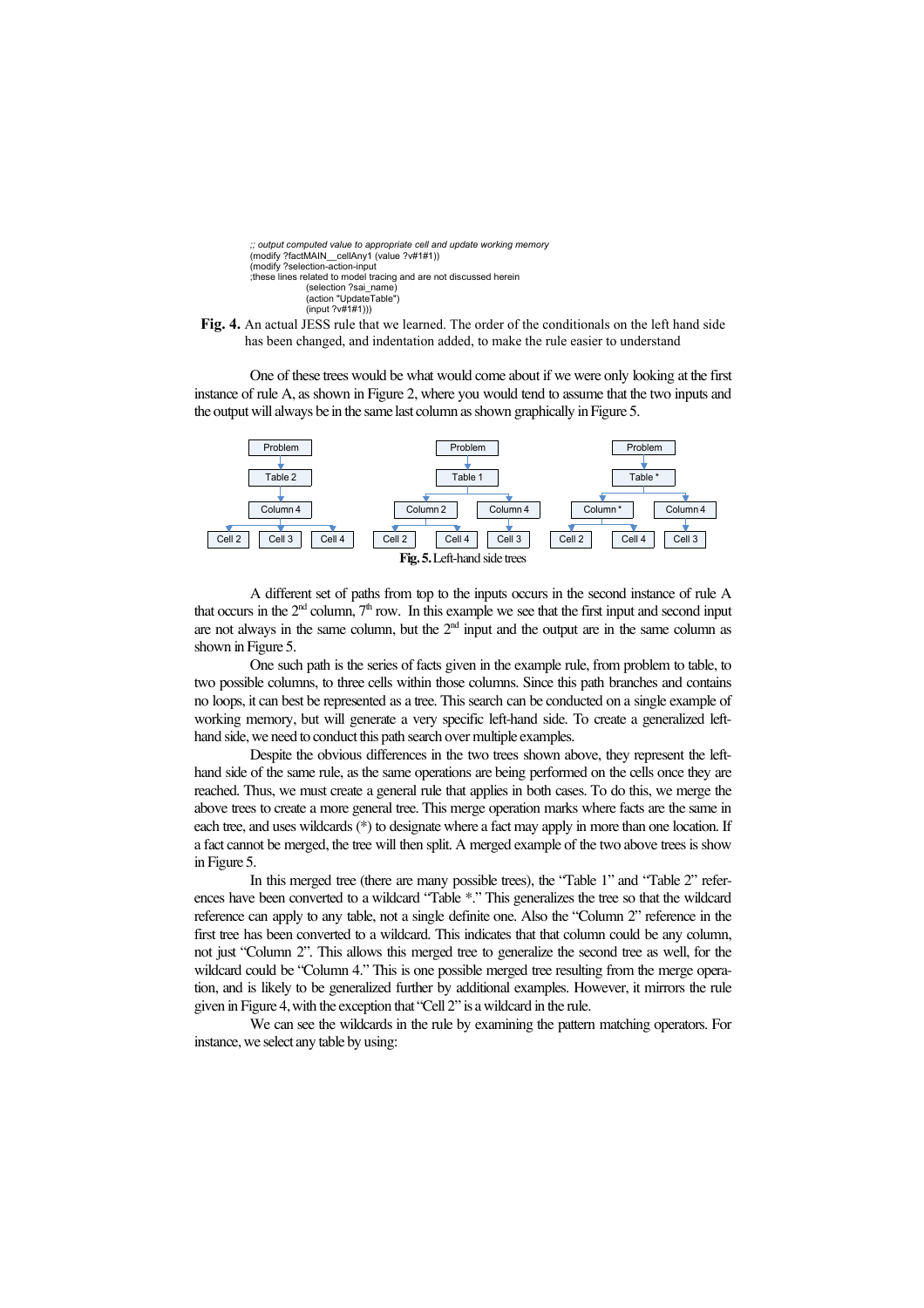?factMAIN\_\_problem1<-(problem (interface-elements\$? ?factMAIN\_\_tableAny1\$? ))

The "\$?" operatorsindicate that there may be any number of interface elements before or after the "?factMAIN\_tableAny1" that we select. To select a fact in a definite position, we use the "?" operator, as in this example:

> ?factMAIN\_\_tableAny1<-(table (columns? ? ? ?factMAIN\_\_column4 \$? ))

This selects the  $4<sup>th</sup>$  column by indicating that there a three preceding facts (three "?'s") and any number of facts following the  $4<sup>th</sup>$  ("\$?").

We convert the trees generated by our search and merge algorithm to JESS rules by applying these pattern matching operations. The search and merge operations often generate more than one tree, as there can be multiple paths to reach the inputs, and to maintain generality, many different methods of merging the trees are used. This often leads to more than one correct JESS rule being provided.

We have implemented this algorithm and the various enhancements noted in Java within the CTAT. This implementation was used in the trials reported below, but remains a work in progress. Following correct generation of the desired rule, the algorithm outputs a number of JESS production rules. These rules are verified for consistency with the examples immediately after generation, but can be further tested using the model trace algorithm of the authoring tools [4].

## 4 Methods/Experiments

#### 4.1 Experiment #1: Multi-Column Multiplication

The goal of our first experiment was to try to learn all of the rules required for a typical tutoring problem, in this case, Multi-Column Multiplication. In order to extract the information that our system requires, the tutor must demonstrate each action required to solve the problem. This includes labeling each action with a rule name, as well as specifying the inputs that were used to obtain the output for each action. While this can be somewhat time-consuming, it eliminates the need for the developer to create and debug his or her own production rules.

For this experiment, we demonstrated two multiplication problems, and identified nine separate skills, each representing a rule that the system was asked to learn (see Figure 2). After learning these nine rules, the system could automatically complete a multiplication problem. These nine rules are shown in Figure 2.

The right-hand sides of each of these rules were learned using a library of Arithmetic methods, including basic operations such as add, multiply, modulus ten, among others. Only positive examples were used in this experiment, as it is not necessary (merely helpful) to define negative examples for each rule. The left-hand side search was given the same positive examples, as well as the working memory state for each example.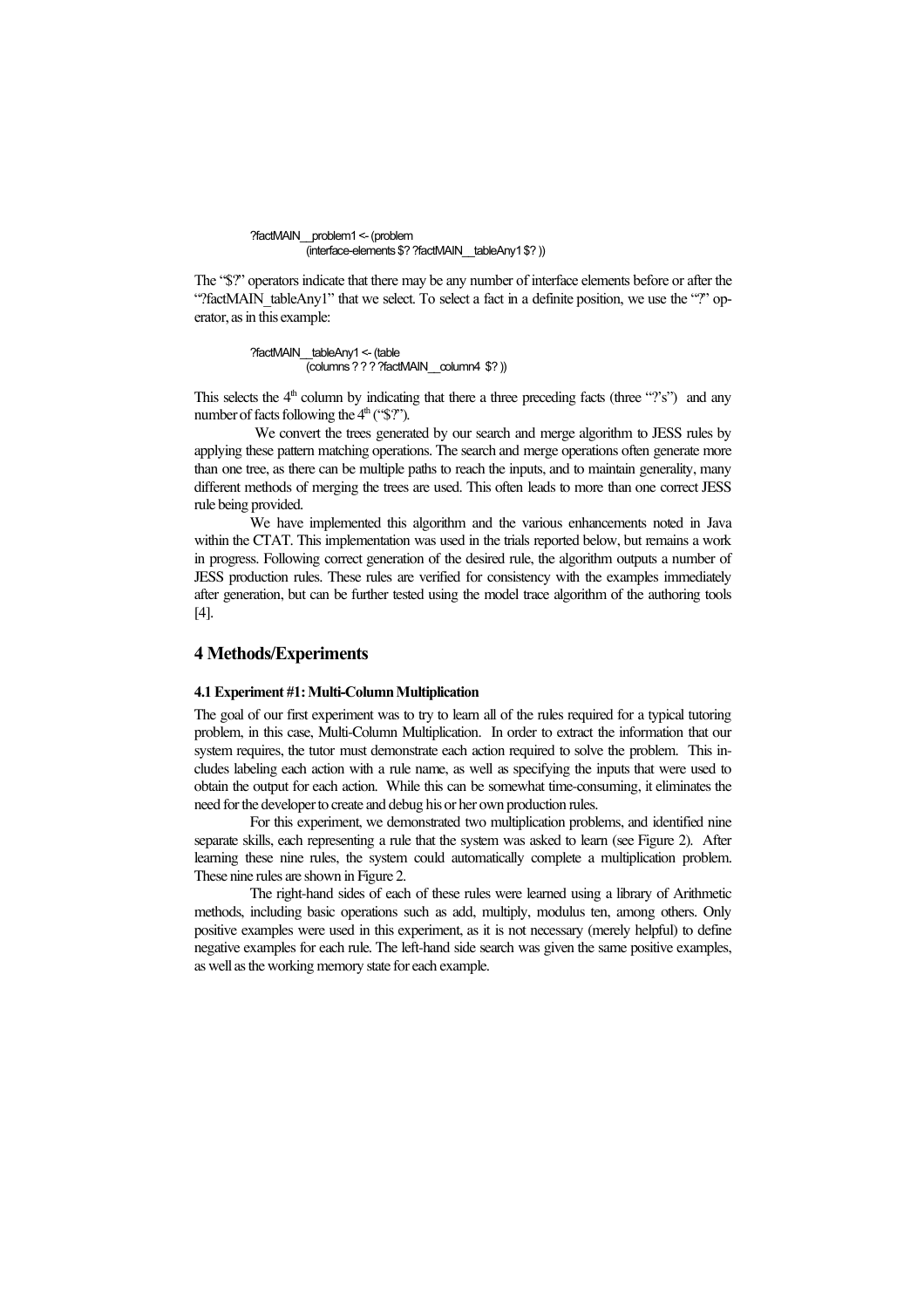

Fig. 6. Fraction Addition Problem

### 4.2 Experiment #2: Fraction Addition

Our second experiment was to learn the rules for a solving a fraction addition problem. These rules were similar to the multiplication rules in the last experiment, but had a slightly different complexity. In general, the left-hand side of the rules was simpler, as the interface had fewer elements and they were organized in a more definite way. The right-hand-side of the rules were of similar complexity to many of the rules in multiplication.

We demonstrated a single fraction addition problem using the Behavior Recorder and identified the rules shown in Figure 7. The multiple solution paths that are displayed in the Behavior Recorder allow the student to enter the values in any order they wish.



| <b>Rule B Examples</b> |    |                                         |  |
|------------------------|----|-----------------------------------------|--|
| <b>Inputs</b>          |    | <b>Outputs</b>                          |  |
| 8,6,3                  |    |                                         |  |
| 6,8,5                  | 20 |                                         |  |
| <b>Rule Label</b>      |    | <b>Rule Action</b>                      |  |
| Α                      |    | <b>Least Common Multiple</b>            |  |
| в                      |    | Least Common Multiple, Divide, Multiply |  |
| C                      |    | <b>Add Numerators</b>                   |  |
|                        |    | Copy Value                              |  |

Fig. 7. Fraction Addition Rules

#### 4.3Experiment #3:Tic-Tac-Toe

In this experiment, we attempted to learn the rules for playing an optimal game of Tic-Tac-Toe (see Figure 8). The rules for Tic-Tac-Toe differ significantly from the rules of the previous problem. In particular, the right-hand side of the rule is always a single operation, simply a mark "X" or a mark "O." The left-hand side is then essentially the entire rule for any Tic-Tac-Toe rule, and the left-hand sides are more complex than either of the past two experiments. In order to correctly learn these rules, it was necessary to augment working memory with information particular to a Tic-Tac-Toegame. Specifically, there are eightwaysto win aTic-Tac-Toegame: one ofthe three rows, one of the three columns, or one of the two diagonals. Rather than simply grouping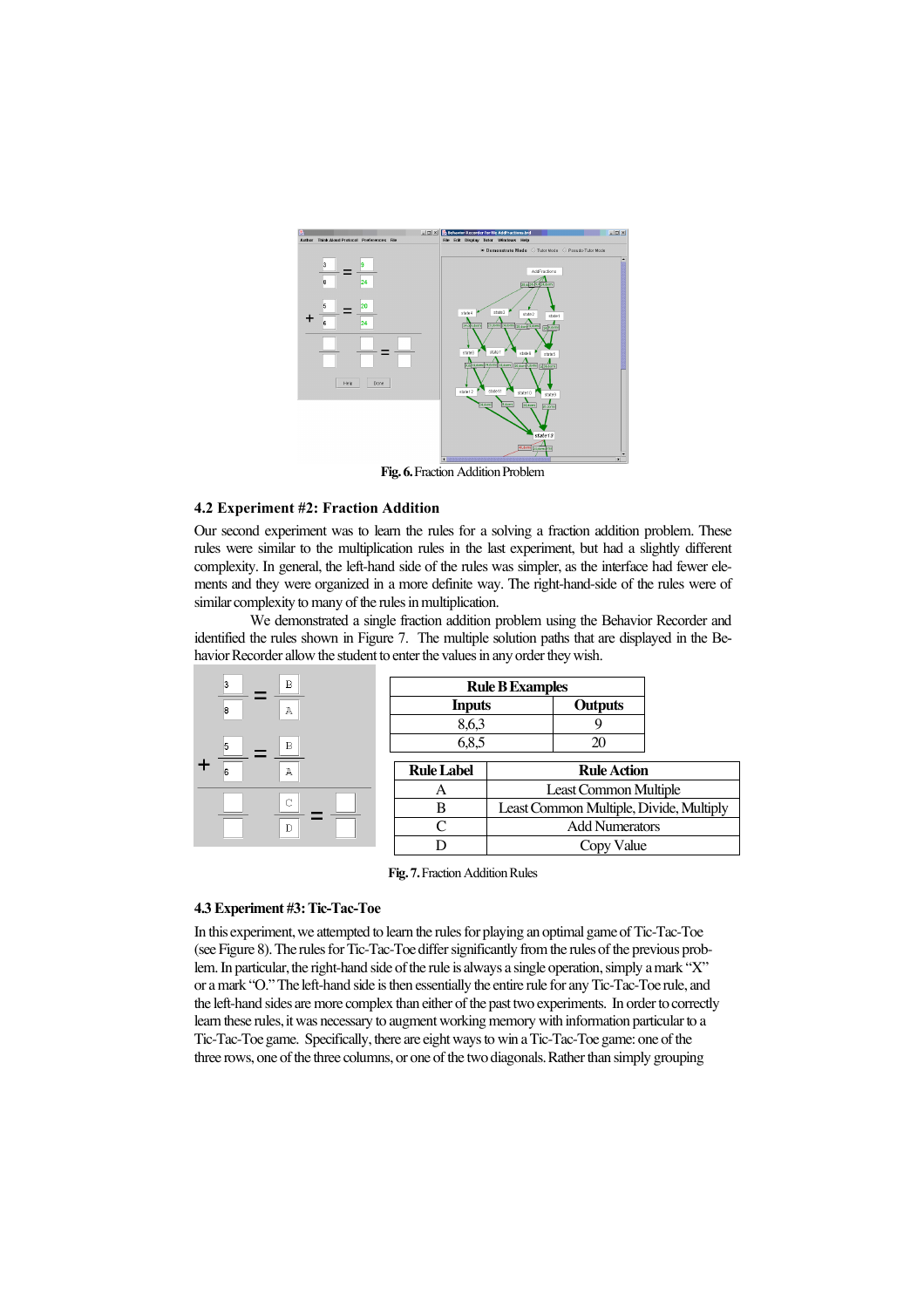cells into columns as they were for multiplication, the cells are grouped into these winning combinations(or "triples").The following rulesto play Tic-Tac-Toewere learned using nine examples of each:

- Rule #1: Win (win the game with one move)
- Rule #2: Play Center (optimal opening move)
- Rule #3: Fork (force a win on the next move)
- Rule #4:Block (prevent an opponent from winning)



Fig. 8. Tic-Tac-Toe Problem

### 5 Results

These experiments were performed on a Pentium IV, 1.9 GHz with 256 MB RAM running Windows 2000 and Java Runtime Environment 1.4.2. We report the time it takes to learn each rule, including both the left-hand-side search and the right-handside search.

### **5.1 Experiment #1: Multi-Column Multiplication**

| <b>Rule Label</b> | <b>Rule Learned</b>         | Time to Learn (seconds) | <b>Number of Steps</b> |
|-------------------|-----------------------------|-------------------------|------------------------|
| А                 | Multiply, Mod 10            | 0.631                   |                        |
| B                 | Multiply, Div 10            | 0.271                   |                        |
| C                 | Multiply, Add Carry, Mod 10 | 20.249                  |                        |
| D                 | Multiply, Add Carry, Div 10 | 18.686                  |                        |
| E                 | Copy Value                  | 0.190                   |                        |
| F                 | Mark Zero                   | 0.080                   |                        |
| G                 | Add, Add Carry, Mod 10      | 16.354                  | 3                      |
| H                 | Add, Add Carry, Div 10      | 0.892                   | 3                      |
|                   | Add                         | 0.160                   |                        |
|                   | Total Time:                 | 57.513                  |                        |

### **5.2 Experiment #2: Fraction Addition**

| <b>Rule</b> | <b>Rule</b>        | Time to      | Number of    |
|-------------|--------------------|--------------|--------------|
| Label       | <b>Learned</b>     | <b>Learn</b> | <b>Steps</b> |
|             |                    | (seconds)    |              |
|             | LCM                | 0.391        |              |
| B           | LCM, Di-           |              | 3            |
|             | vide, Multi-       |              |              |
|             | ply                | 21.461       |              |
| C           | Add                | 2.053        |              |
| D           | Copy Value         | 0.060        |              |
|             | <b>Total Time:</b> | 23.965       |              |

### **5.3 Experiment #3: Tic-Tac-Toe**

| <b>Rule</b><br>Learned | Time to Learn (sec-<br>onds) | Number of<br><b>Steps</b> |
|------------------------|------------------------------|---------------------------|
| Win                    | 1.132                        |                           |
| Play                   |                              |                           |
| Center                 | 1.081                        |                           |
| Fork                   | 1.452                        |                           |
| <b>Block</b>           | 1.102                        |                           |
| <b>Total</b>           |                              |                           |
| Time:                  | 4.767                        |                           |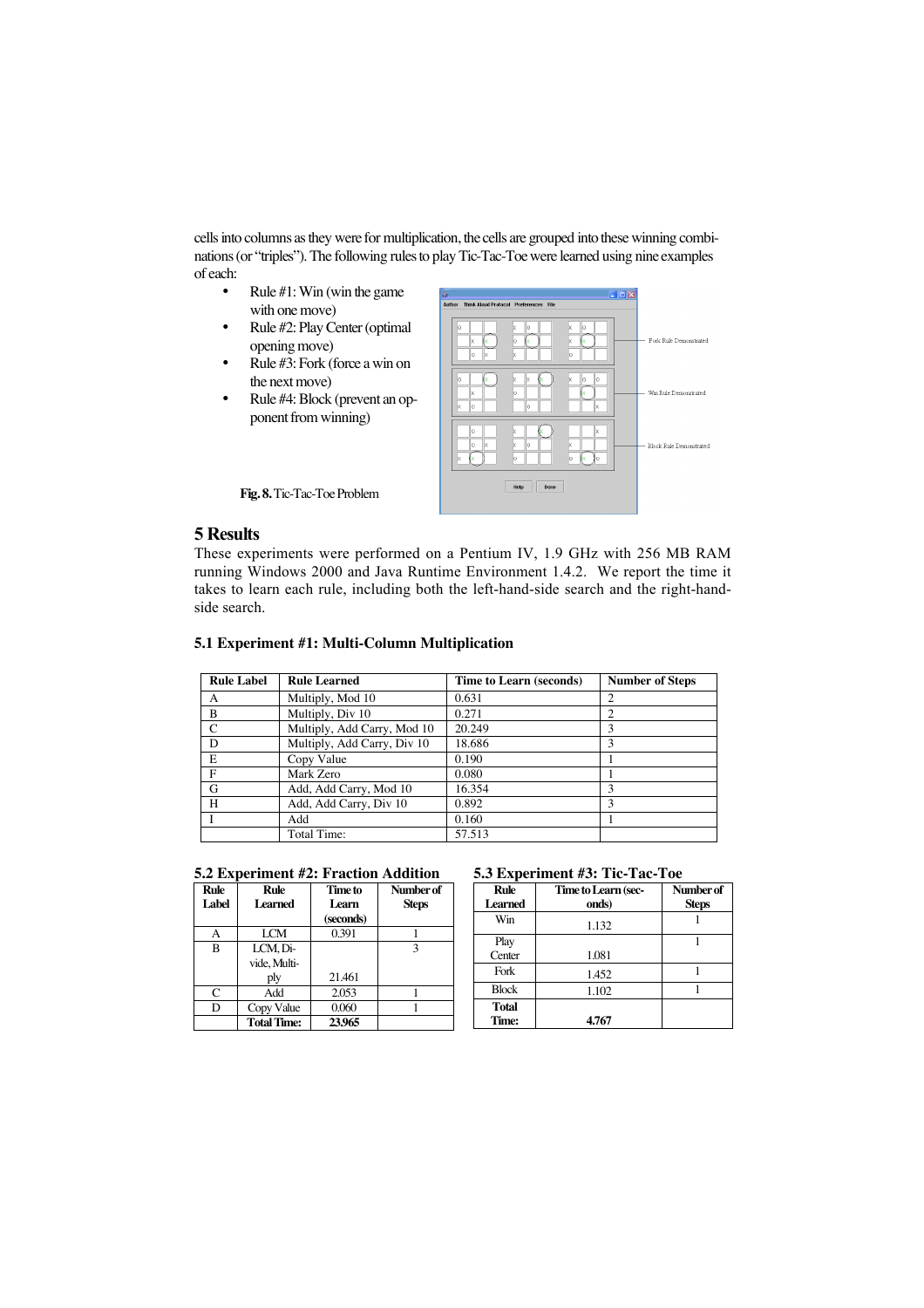### 6 Discussion

### 6.1 Experiment #1: Multi-Column Multiplication

The results from Experiment #1 show that all of the rules required to build a Multi-Column Multiplication tutor can be learned in a reasonable amount of time. Even some longer rules that require three mathematical operations can be learned quickly using only a few positive examples. The rules learned by our algorithm will correctly fire and model-trace within the CTAT. However, these rules often have over general left-hand sides. For instance, the first rule learned, "Rule A", (also shown in Figure 4), may select arguments from several locations. The variance of these locations within the example set leads the search to generalize the left-hand side to select multiple arguments, some of which may not be used by the rule. During design of the left-hand side search, we intentionally biased the search towards more general rules. Despite these over-generalities, this experiment presents encouraging evidence that oursystemis able to learn rulesthat are required to develop a typical tutoring system.

### 6.2Experiment #2:Fraction Addition

The rules for the Fraction Addition problem had, in general, less complexity than the Multi-Column Multiplication problem. The right hand sides were essentially much simpler, and the total number of rules employed much lower. The left-hand sides did not suffer from the over-generality experience in Multi-Column Multiplication, as the number of possible arguments to the rules was much fewer. This experiment provides a fair confirmation of the capabilities of both the left and right hand side searches with regard to theMulti-Column Multiplication problem.

#### 6.3Experiment #3:Tic-Tac-Toe

To learn appropriate rules for Tic-Tac-Toe, we employed abstract working memory structures, relating the interface elements together. Specifically, we created working memory elements relating each "triple" or set of three consecutive cells together. These triples are extremely important when creating a "Win" or "Block" rule. With these additions to working memory, our left-hand side search was able to create acceptably general rules for all four skills listed. However, as in the case of Multi-Column Multiplication, some rules were over-general, specifically the "Fork" rule, with which our search is unable to recognize that the output cell is always the intersection of two triples. This observation leads to the most optimal rule; our search generates working but overgeneral pattern matching. Nonetheless, this experiment demonstrates an encouraging success in regard to generating complex left-hand sides of JESS rules.

### 7 Conclusions

Intelligent tutoring systems provide an extremely useful educational tool in many areas. However, due to their complexity, they will be unable to achieve wide usage without a much simpler development process. The CTAT [6] provide a step in the right direction, but to allow most educators to create their own tutoring systems, support for non-programmers is crucial. The rule learning algorithm presented here provides a small advancement toward this goal of allowing people with little or no programming knowledge to create intelligenttutoring systemsin a realistic amount oftime. While the algorithm presented here has distinct limitations, it provides a significant stepping-stone towards automated rule creation in intelligent tutoring systems.